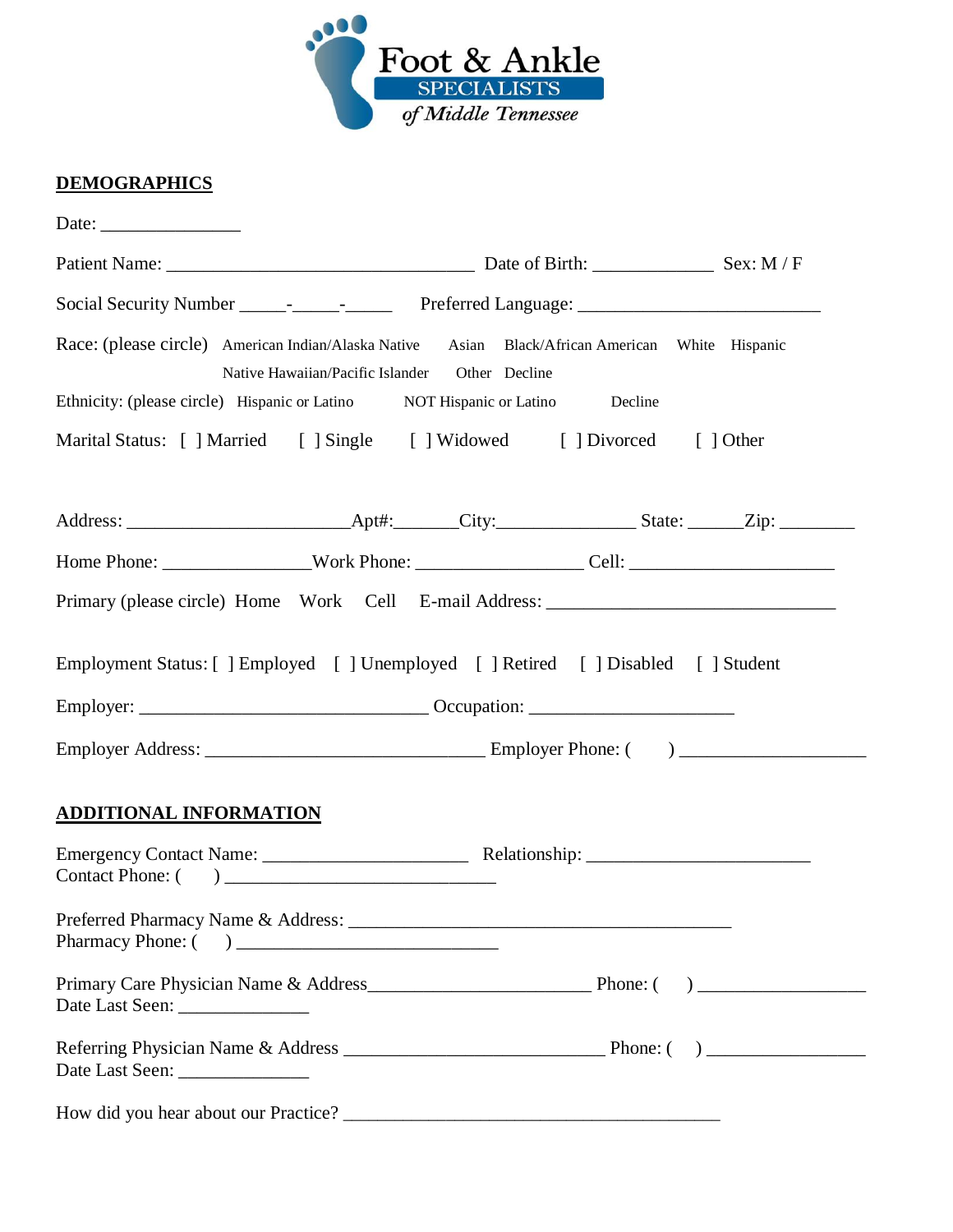# **FINANCIAL POLICY**

- ❖ *Payments for co-pays, deductibles and non-covered services are due at the time of service.*
- ❖ *Insurance balances are billed to patient on receipt of notice from your insurance carrier and are due in 30 days from the date billed from Foot & Ankle Specialists of Middle Tennessee, PLLC.*
- ❖ *It is your responsibility to provide accurate insurance information to our office. If we are unable to bill your insurance carrier, you are responsible for the charges.*
- ❖ *Unpaid patient balances over 120 days will be turned over to our collection agency and a fee for collection will be added to the account. The collection fee is \$75 or 20% of collection balance, whichever is greater.*
- ❖ *Delinquent accounts will result in discharge from this practice. If this is to occur, you will be notified by regular and certified mail that you have 30 days to find alternative podiatric care. During that 30-day period, our physician will only be able to treat you on an emergency basis.*

| Person Responsible for Account:      |                         | Relationship to Patient: |
|--------------------------------------|-------------------------|--------------------------|
| DOB:                                 | Social Security Number: |                          |
| Address (if different from patient): |                         |                          |

# **BILLING & INSURANCE INFORMATION**

|                                  |  | Policy# (or Member ID): $\_\_\_\_\_\_\_\_\_\_\_\_\_\_\_\_\_\_\_\_\_$ |  |
|----------------------------------|--|----------------------------------------------------------------------|--|
|                                  |  |                                                                      |  |
| <b>Secondary Insurance Name:</b> |  |                                                                      |  |
|                                  |  |                                                                      |  |

# **ASSIGNMENT, RELEASE & AGREEMENT:**

I, the undersigned, certify that I (or my dependent) have insurance coverage with the above mentioned insurance company, and assign directly to Foot & Ankle Specialists of Middle Tennessee, all insurance benefits, if any, otherwise payable to me for services rendered. I understand that I am financially responsible for all charges whether or not paid by insurance. I hereby authorize payment of benefits to be made to the physician rendering services. I also understand that I will be held responsible for any costs, which are not covered by my insurance carrier, including any deductible, coinsurance, co-pay, denial, or any uncovered services. I understand that if I am examined by a physician who does not participate with my insurance, I will receive payment directly from the insurance carrier. I understand fully that it is my responsibility to sign over all payments, including the Explanation of Benefits (EOB), to the examining provider. I hereby authorize Foot & Ankle Specialists of Middle Tennessee to release all the information necessary to secure the payment of benefits. I authorize the use of this signature on all insurance submissions. I understand I am fully responsible for all fees incurred for service(s) rendered including collection agencies and attorney's fees. I also understand if I do not have insurance coverage all fees incurred for service(s) rendered are due at the time of service. I understand the payment policies as outlined above.

Patient/Responsible Party Signature: \_\_\_\_\_\_\_\_\_\_\_\_\_\_\_\_\_\_\_\_\_\_\_\_\_\_\_\_\_\_\_\_\_ Date: \_\_\_\_\_\_\_\_\_\_\_\_\_\_\_\_\_\_\_

# **MEDICARE AUTHORIZATION:**

I request that payment of authorized Medicare benefits be made to Foot & Ankle Specialists of Middle Tennessee for any services furnished to me by Foot and Ankle Specialists of Middle Tennessee. I authorize the release of information about me or any information needed to determine benefits or the benefits payable for related services to the Health Care Financing Administration and its agents. I understand my signature requests that payment be made and authorizes release of medical information necessary to pay the claim. If another health insurance is indicated, or electronically submits claims, my signature authorizes release of the information to the insurer or agency shown. In Medicare assigned cases, the physician or supplier agrees to accept the charge determination of the Medicare carrier as the full charge and the patient is responsible only for the deductible, coinsurance and non-covered services. Coinsurance and the deductible are based upon the charge determination of the Medicare carrier.

Patient/Responsible Party Signature: \_\_\_\_\_\_\_\_\_\_\_\_\_\_\_\_\_\_\_\_\_\_\_\_\_\_\_\_\_\_\_\_\_\_ Date: \_\_\_\_\_\_\_\_\_\_\_\_\_\_\_\_\_\_\_\_

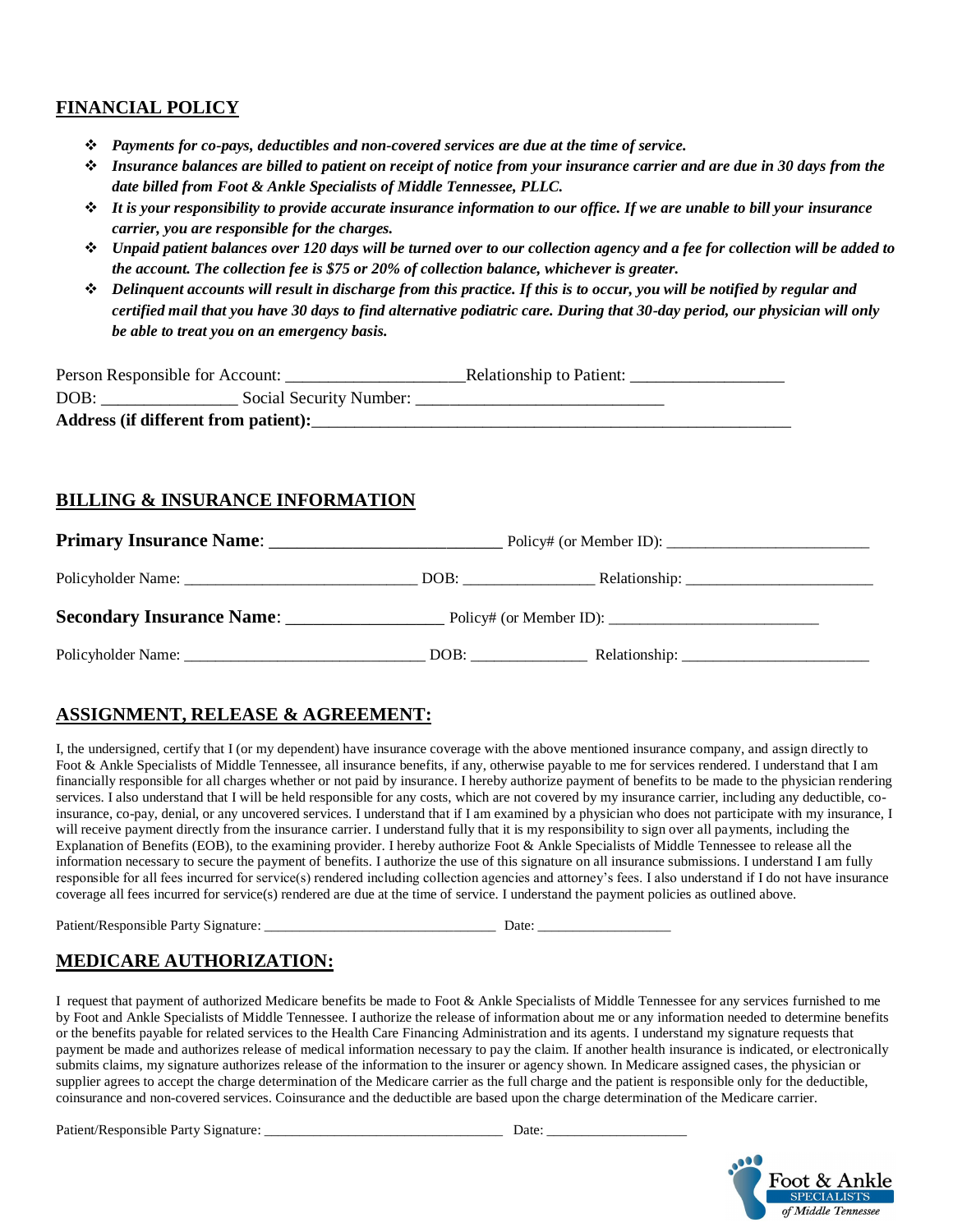# **NOTICE OF PRIVACY PRACTICES**

## THIS NOTICE DESCRIBES HOW MEDICAL/PROTECTED HEALTH INFORMATION ABOUT YOU MAY BE USED AND DISCLOSED AND HOW YOU CAN GET ACCESS TO THIS INFORMATION. PLEASE REVIEW IT CAREFULLY.

#### **Summary:**

By law, we are required to provide you with our Notice of Privacy Practices (NPP). This Notice describes how your medical information may be used and disclosed by us. It also tells you how you can obtain access to this information.

As a patient, you have the following rights:

- 1. The right to inspect and copy your information;
- 2. The right to request corrections to your information;
- 3. The right to request that your information be restricted;
- 4. The right to request confidential communications;
- 5. The right to a report of disclosures of your information; and
- 6. The right to a paper copy of this notice.

We want to assure you that your medical/protected health information is secure with us. This Notice contains information about how we will insure that your information remains private.

If you have any questions or concerns about this Notice, please contact our Privacy Officer, at (615) 896-9493.

## **Acknowledgement of Notice of Privacy Practices**

"I hereby acknowledge that I have received a copy of this practice's **NOTICE OF PRIVACY PRACTICES**. I understand that if I have questions or complaints regarding my privacy rights that I may contact the Privacy Officer. I understand that the practice will offer me updates to this **NOTICE OF PRIVACY PRACTICES** should it be amended, or changed in any way."

I, authorize my physicians and his/her staff to contact me by the designated means noted below.

*Please check all that apply:*

[ ] Home Phone [ ] Home Answering Machine/Voice Mail [ ] Cell Phone/Voice Mail [ ] Office/Work Place/Voice Mail

• I authorize my physicians and his/her staff to communicate information regarding appointments, medical results, and billing issues to the following person(s). Please print name and indicate your relationship.

| Name            |  |                       |
|-----------------|--|-----------------------|
|                 |  |                       |
|                 |  |                       |
| OFFICE USE ONLY |  | $\mathbf{r}$ $\alpha$ |

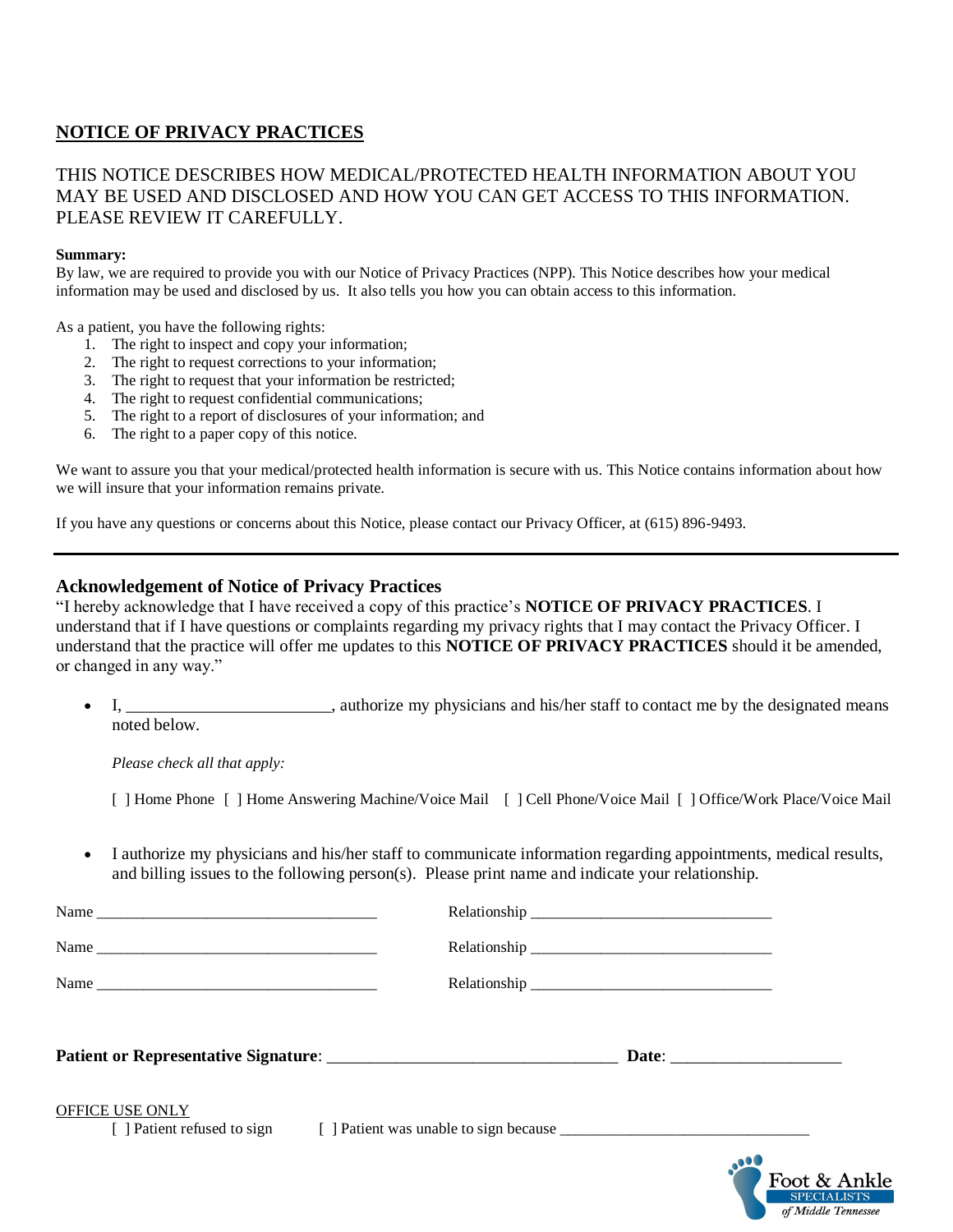### **HEALTHCARE QUESTIONAIRE**

| <b>CHIEF COMPLAINT</b>                                            |     |
|-------------------------------------------------------------------|-----|
|                                                                   |     |
| How long have you had this problem?                               |     |
| Have you been evaluated or treated for this problem elsewhere? No | Yes |
|                                                                   |     |

## **PERSONAL MEDICAL HISTORY** Please Circle All That Apply & Include Date of Onset {00/00/0000}

| AIDS/HIV $\frac{\ }{\ }$                   | Congestive Heart Failure $\frac{\sqrt{1-\frac{1}{2}}}{\sqrt{1-\frac{1}{2}}}$ | Hemophilia $\frac{\gamma}{\gamma}$                         | Radiation/Chemo $\frac{\pi}{\pi}$               |
|--------------------------------------------|------------------------------------------------------------------------------|------------------------------------------------------------|-------------------------------------------------|
| Alcoholism $\frac{\pi}{\pi}$               | Depression $\frac{\ }{\ }$                                                   |                                                            |                                                 |
| Allergies/Hay Fever $\frac{\ }{\ }$        | Diabetes* $\frac{1}{\sqrt{2}}$                                               | High Blood Pressure $\frac{\sqrt{1-\sqrt{1-\lambda^2}}}{}$ |                                                 |
| Alzheimer's $\frac{\ }{\ }$                | $Drug/Chemical Dependercy$ / $/$ High Cholesterol / /                        |                                                            | Sinus Problems* $\frac{\sqrt{2}}{2}$            |
| Anemia $\angle$                            | Ear Problems* $/$ /                                                          | High Triglycerides $\frac{\ }{\ }$                         | Skin Problems* $\_\/\_\/\_\$                    |
| Arthritis* $/$                             | Eye Problems* $\angle$                                                       | Kidney/Bladder Problems* $\frac{1}{\sqrt{2}}$              | Sleep Apnea $\frac{1}{\sqrt{2}}$                |
| Asthma* $/$ /                              | Fibromyalgia $/$ /                                                           | Liver Disease* $\frac{1}{\sqrt{2}}$                        | Stroke $\frac{1}{\sqrt{2}}$                     |
|                                            | Gallbladder Disease $\frac{\sqrt{1-\sqrt{1-\lambda^2}}}{}$                   | Low Blood Pressure / /                                     |                                                 |
|                                            | GERD/Hiatal Hernia / /                                                       | Medical Implants* $\frac{1}{\sqrt{2}}$                     | Tuberculosis (TB) $\_\_\_\_\_\_\_\_\_\_\_\_\_\$ |
|                                            | GI Ulcers $\frac{1}{\sqrt{2}}$                                               | Osteopenia $\frac{\sqrt{1-\lambda}}{\sqrt{1-\lambda}}$     | Varicose Veins $\_\_\_\_\_\_\_\_\_\_\_\$        |
| Cancer* / /                                | Gynecological Problems* $\frac{\sqrt{1-\sqrt{1-\cdots}}}{}$                  | Osteoporosis $\_\_\_\_\_\_\_\_\_\_\$                       | Venereal Disease $\frac{1}{\sqrt{2}}$           |
| Chronic Diarrhea $\frac{1}{\sqrt{2}}$      | Headaches $\frac{\sqrt{1-\frac{1}{2}}}{\sqrt{1-\frac{1}{2}}}$                |                                                            |                                                 |
| Circulatory Problems* $\frac{1}{\sqrt{2}}$ | Heart Disease* $\frac{1}{2}$                                                 | Psychiatric Care* $\frac{1}{\sqrt{2}}$                     | Other: $\frac{1}{\sqrt{1-\frac{1}{2}}}$         |

## **ALLERGIES** Please Check All That Apply

| [ ] No Known Allergies [ ] Iodine         |                         | [ Penicillin [ ] Latex |                   | $\lceil \cdot \rceil$ Aspirin |
|-------------------------------------------|-------------------------|------------------------|-------------------|-------------------------------|
| [ ] Adhesive Tape                         | [ ] Demerol [ ] Codeine |                        | I 1 Sulfa         | [ Seafood                     |
| [ ] Local Anesthetics (example: Novocain) |                         |                        | $\lceil$ 1 Other: |                               |

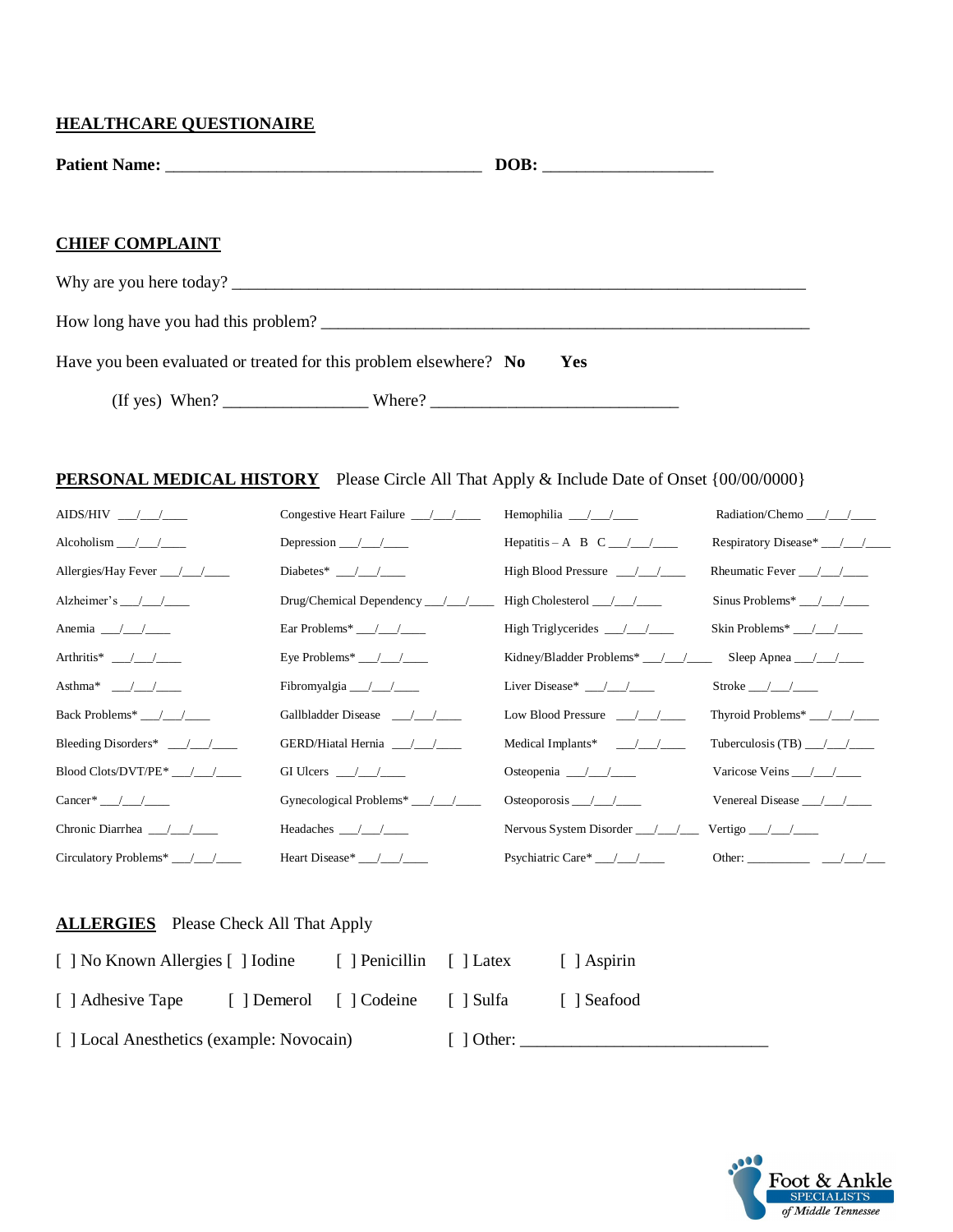# **Review of Systems: Circle or explain any current symptoms:**

| Constitutional                                                                                                  |
|-----------------------------------------------------------------------------------------------------------------|
| $\bullet$ Eyes<br>discharge from eye, eye discomfort, changes in vision, __________________________<br>$\circ$  |
| • HENT<br>headaches, vertigo, lightheadedness, hearing loss, _____________________________<br>$\circ$           |
| • Cardiovascular<br>chest pain, dyspnea on exertion (shortness of breath), claudication, irregular heart beats, |
| • Respiratory                                                                                                   |
| Gastrointestinal                                                                                                |
| • Genitourinary                                                                                                 |
| • Integument<br>• History of foot ulcerations, rash, itching, __________________________________                |
| • Neurologic<br>o muscular weakness, incoordination, loss of balance, memory difficulties,                      |
| • Musculoskeletal<br>$\circ$                                                                                    |
| Endocrine<br>o polyuria, polydipsia, weight gain, weight loss, ______________________________                   |
| Psychiatric                                                                                                     |
| Heme-Lymph<br>o blood thinners, easy bleeding, easy bruising, lymph node enlargement or tenderness,             |

- Allergic-Immunologic
	- o sinus allergy symptoms, allergic dermatitis, \_\_\_\_\_\_\_\_\_\_\_\_\_\_\_\_\_\_\_\_\_\_\_\_\_\_\_\_\_\_\_\_

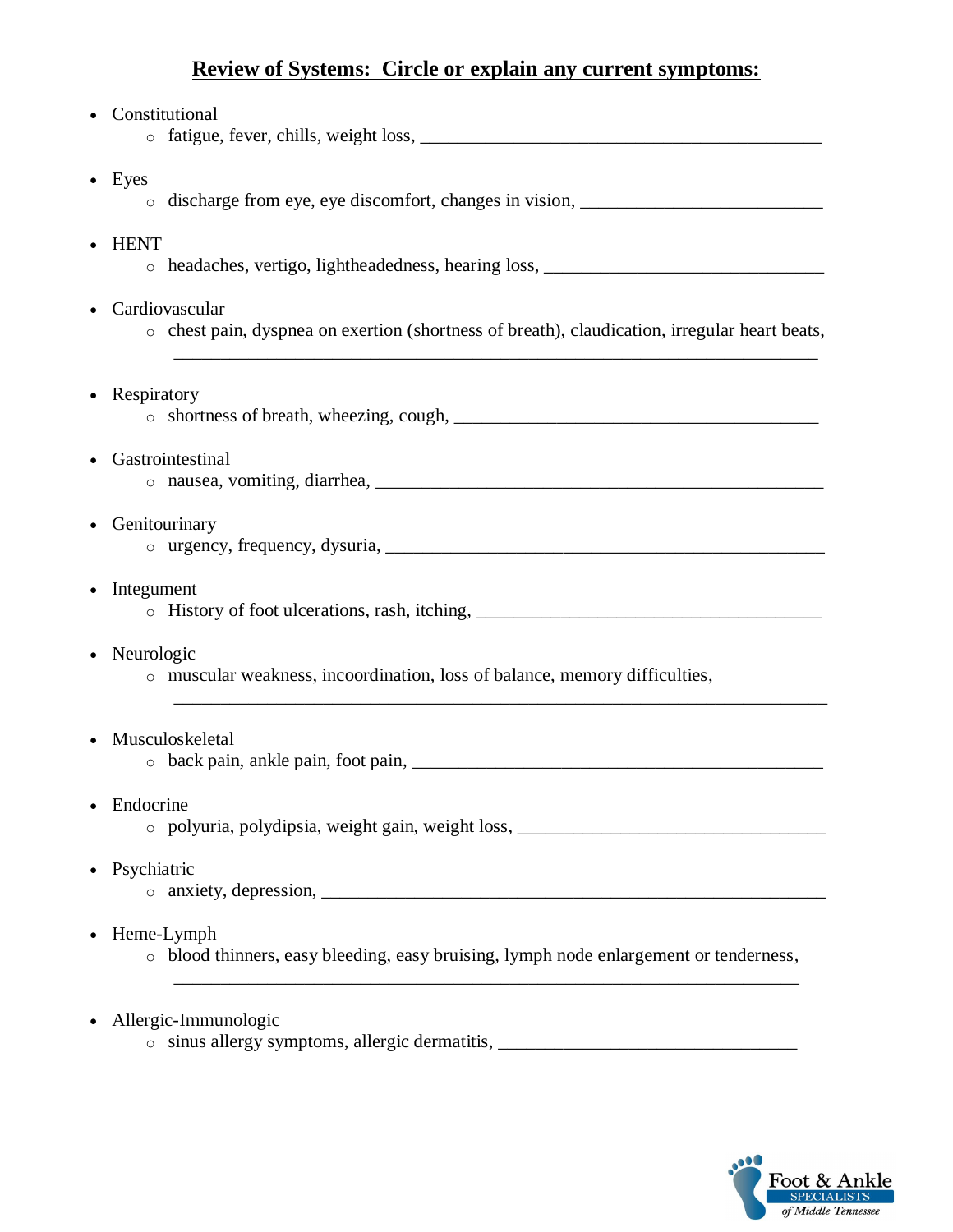## **MEDICATIONS**

### PLEASE LIST ALL PRESCRIBED AND OVER THE COUNTER MEDICATIONS INCLUDING ORAL CONTRACEPTIVES, VITAMINS/SUPPLEMENTS. PLEASE USE THE BACK OF PAGE IF NEEDED.

| <b>Name of Medication</b> | <b>Dosage</b> | How often do you take? |
|---------------------------|---------------|------------------------|
|                           |               |                        |
|                           |               |                        |
|                           |               |                        |
| 4.                        |               |                        |
|                           |               |                        |
| 6.                        |               |                        |

### **SURGERIES**

Have you had **any surgeries** in the past? **No Yes --- Please list below**

|                               | Date: $\frac{1}{\sqrt{1-\frac{1}{2}}\sqrt{1-\frac{1}{2}}\sqrt{1-\frac{1}{2}}\sqrt{1-\frac{1}{2}}\sqrt{1-\frac{1}{2}}\sqrt{1-\frac{1}{2}}\sqrt{1-\frac{1}{2}}\sqrt{1-\frac{1}{2}}\sqrt{1-\frac{1}{2}}\sqrt{1-\frac{1}{2}}\sqrt{1-\frac{1}{2}}\sqrt{1-\frac{1}{2}}\sqrt{1-\frac{1}{2}}\sqrt{1-\frac{1}{2}}\sqrt{1-\frac{1}{2}}\sqrt{1-\frac{1}{2}}\sqrt{1-\frac{1}{2}}\sqrt{1-\frac{1}{2}}\sqrt{1-\frac{1}{2}}$ |
|-------------------------------|---------------------------------------------------------------------------------------------------------------------------------------------------------------------------------------------------------------------------------------------------------------------------------------------------------------------------------------------------------------------------------------------------------------|
| 2) $\frac{1}{2}$              |                                                                                                                                                                                                                                                                                                                                                                                                               |
|                               | Date:                                                                                                                                                                                                                                                                                                                                                                                                         |
|                               | Date:                                                                                                                                                                                                                                                                                                                                                                                                         |
| $5)$ $\overline{\phantom{0}}$ |                                                                                                                                                                                                                                                                                                                                                                                                               |
| 6)                            |                                                                                                                                                                                                                                                                                                                                                                                                               |

## **FAMILY HISTORY** Please Circle All That Apply

| [ ] Heart Disease; Please indicate relationship: |               | Father | Mother Brother |                | Sister | Son | Daughter     |
|--------------------------------------------------|---------------|--------|----------------|----------------|--------|-----|--------------|
| [ ] Cancer; Please indicate relationship:        |               | Father | Mother         | <b>Brother</b> | Sister | Son | Daughter     |
| Type of cancer                                   |               |        |                |                |        |     |              |
| [ ] Diabetes; Please indicate relationship:      |               | Father | Mother         | Brother        | Sister |     | Son Daughter |
| $\lceil$ 1 Other:                                | Relationship: | Father | Mother         | Brother        | Sister | Son | Daughter     |



## **SOCIAL HISTORY**